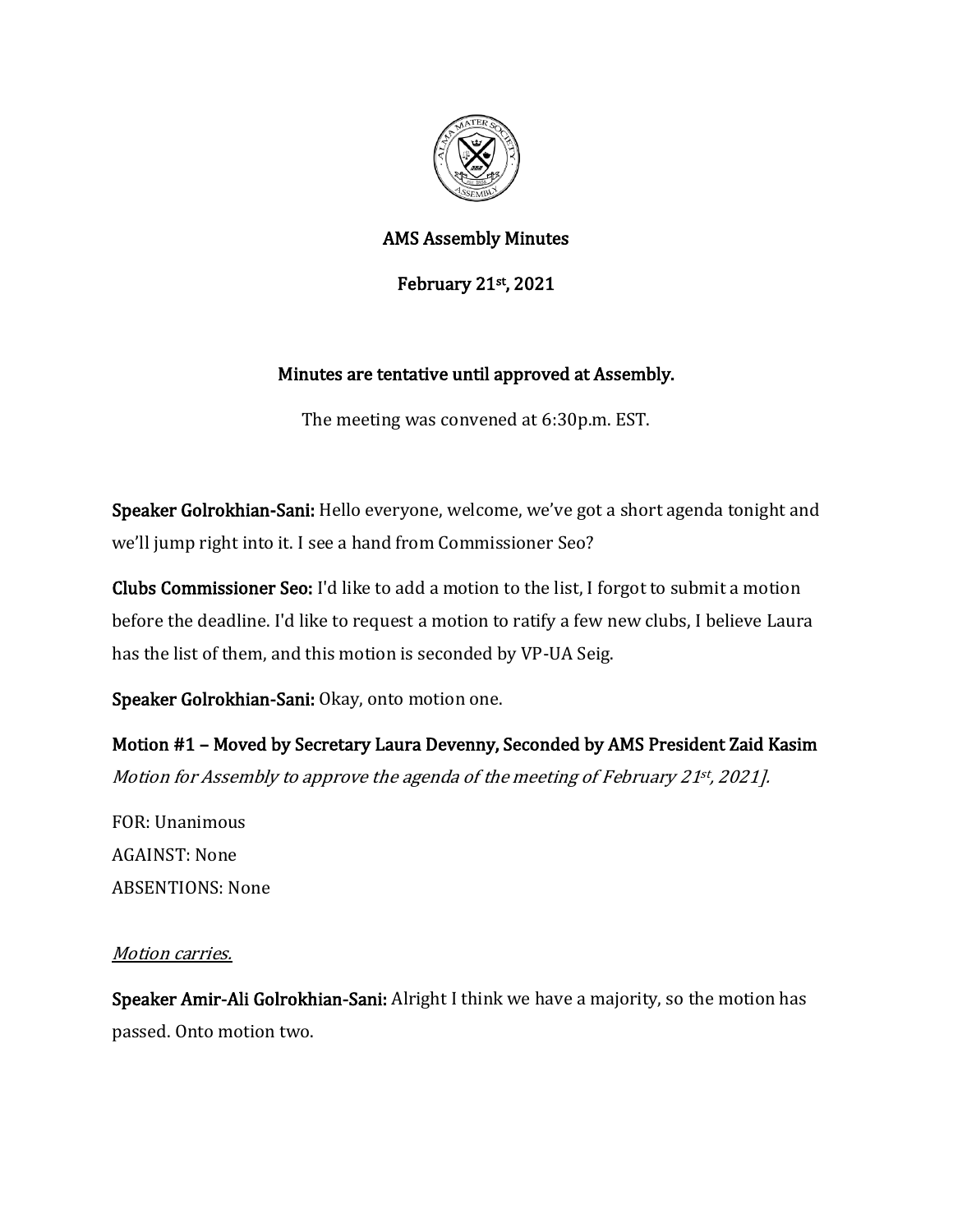### Motion #2 – Moved by Secretary Devenny, Seconded by President Kasim

Motion for Assembly to approve the minutes of the meeting of January 20<sup>th</sup>, 2021.

FOR: Unanimous AGAINST: None ABSENTIONS: None Motion carries.

Speaker Golrokhian-Sani: Okay, moving on to Speaker's Business.

#### Speaker's Business

#### Speaker Amir-Ali Golrokhian-Sani: I'll begin with our land acknowledgment:

Cataraqui or Kingston, as we understand it today, is abundant in history and modern-day traditions of many First Nations and Metis. In particular, the Alma Mater Society would like to acknowledge that it's Anishinaabe and Haudenosaunee territory which Queen's University resides on. These lands surrounding the Great Lakes are immersed in thousands of generations of indigenous history, including language, art, celebrations, and resilience. We recognize that it was within the Crawford purchase of 1783 that these lands were made available for settlements, and the agreements made were upheld by the First Peoples, but not the British crown or later the Canadian government. While we work on these lands as uninvited guests we actively benefit from the oppression of indigenous peoples. Because of our settler positionality, we have an obligation to listen to indigenous voices, and we must act in ways that will condemn past and ongoing violence against indigenous peoples and support positive change.

As a branch of the Society that strives to connect student leaders and facilitate positive change and student advocacy on Turtle Island, we strive to maintain the core values and teachings from indigenous peoples. We are incredibly grateful for the ability to do so. As the Secretariat Office facilitates Assembly, elections and Judicial Affairs, it is our duty to ensure the voices of indigenous and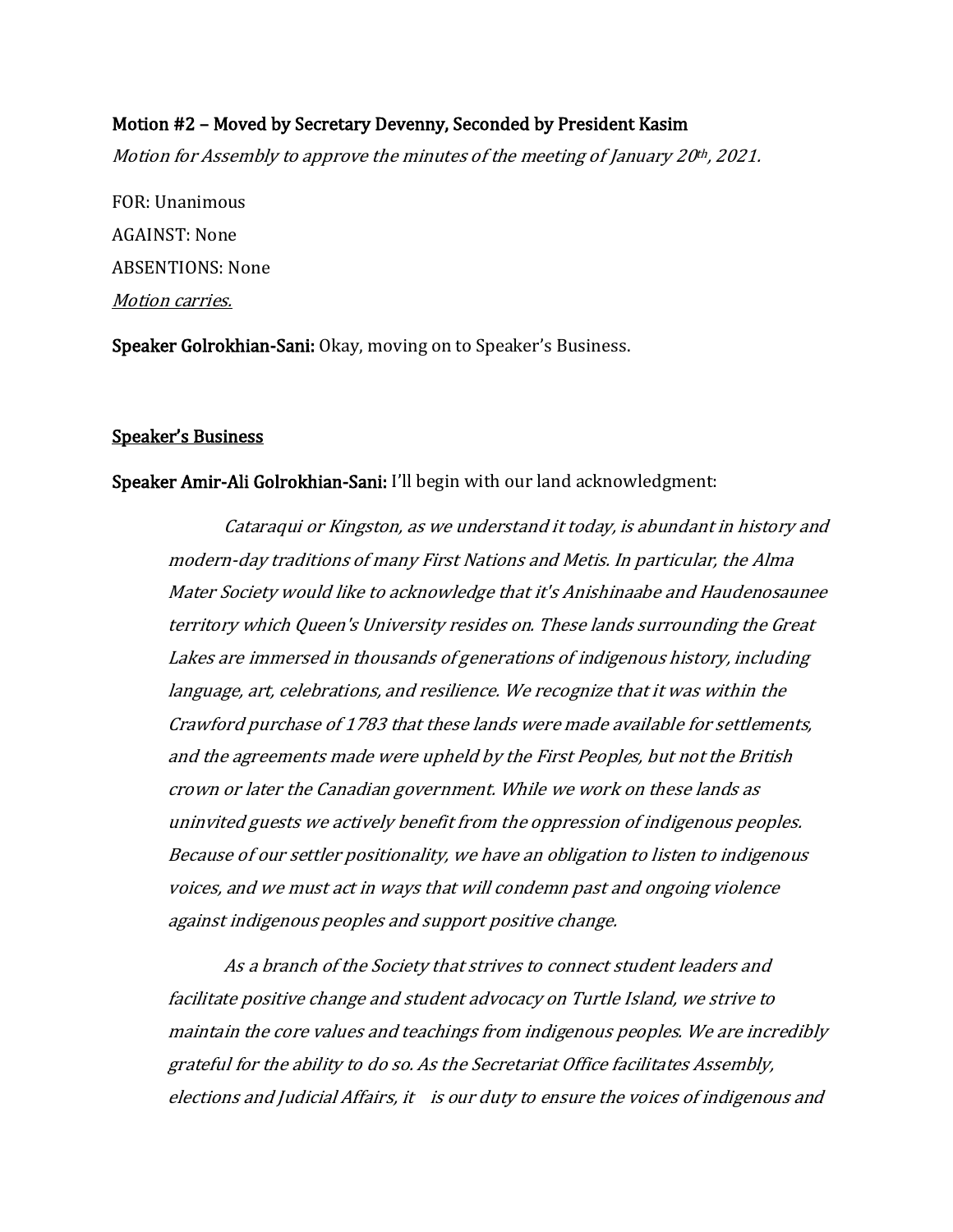marginalized peoples are amplified, as well as provide resources on how we can facilitate and help in advocacy that is important. We encourage all members of the Office as student leaders, to reflect on privileges that they have been afforded on this land, and use it to ensure campus safety, accessibility, and impact for all students. As settlers on this stolen land of the Anishinaabe and Haudenosaunee peoples, we must continue to educate ourselves and strive to decolonize every layer of our governance system and curricula, and to indigenize our learning. The resilience of indigenous peoples and their traditions should be applauded and inspire strength and kindness in us all. The Wampum belt covenant should be used as our compass as we navigate our journey of reconciliation with indigenous people of Canada. The Anishinaabe and Haudenosaunee people had a mutual understanding of how to share the land and resources peacefully with one another. By living on this land, we must also abide by these values.

### Guest Speakers

Speaker Golrokhian-Sani: As always, please turn on your camera if comfortable, and remind only voting members to raise their hands. We have no guest speakers today, so I'll now invite President Kasim to give the President's Report.

#### Executive Reports

AMS President Kasim: Awesome, thank you very much. I'll try and keep it brief. One update which is in my report, but which I wanted clarify with everyone is that the AMS main offices (so our Commissioners, our Executive and our permanent staff), are finally relocating to the LaSalle building on the 28th. We've been in the JDUC for decades and decades and decades, and now we're finally moving to LaSalle building so it's a kind of moment in history here. So, if you need to find us, we're going to be over there, just a heads up if you want to stumble in and see what's going on over at the AMS.

The next thing, which again is in my report so everyone can read it a bit more thoroughly, is that the AMS has been really engaged internally and with the administration and community partners to work through St. Patrick's Day. I think the number one priority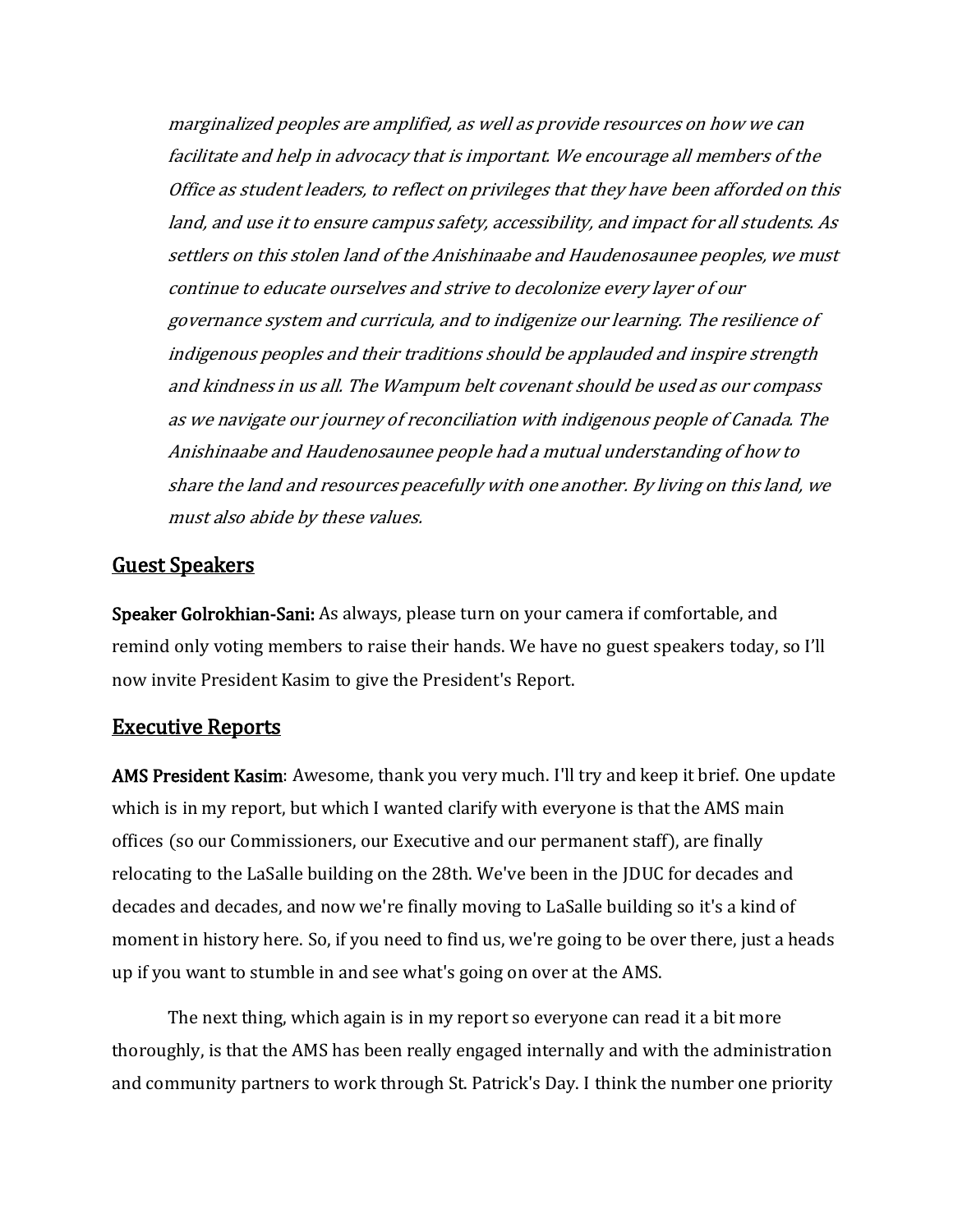is to make sure that we aren't overwhelming the healthcare system. We don't want tons of students to be going to the hospital if they don't need to go to the hospital. There's a lot of campaigns going on and a lot of things coming out. If you want more specifics, you can either message me or read the report.

Onto the matter of AMS elections: congratulations to Team ETC!! Very, very excited to have them on board now. It's a very exciting time for them. We're continuing to transition them and working through that process but they're very busy right now getting ready! Next thing is the Agnes Benidickson Tricolour Award, I want to let everyone know that the selection committee has been created and the nomination period has closed, so thank you to everyone who spread the word about that. It's a very exciting time. I'm excited to chair the committee and see where things go.

Also, a reminder that I do have President Office Hours. If you need to talk to me or set up a meeting with me you can find my office hour link in my email signature, or you can find it in my report. The last thing is the Rector election which is coming up very quickly in March. There's going to be a lot of information coming out from Laura and her team and the elections team. So round two of elections! If anyone's interested in running for Rector or you know anyone interested in running for Rector, spread the word because we need a Rector and it's a fun job, or so I've heard! That is all from me folks and I'm happy to take questions!

Speaker Golrokhian-Sani: I don't see any questions, so I will move on to VP-OPS Wong's report.

AMS VP-OPS Wong: Hi everyone, thank you Amir. My report is also short. I also want to congratulate Team ETC. And I noticed that the busing referendum passed in both the AMS and STPs elections, so the next step on that is that Kingston Transit then goes to City Council and they have to approve it. Typically this is just a formality, it's harder to pass the issue in our referendum that that's why we pass it first before it goes to Council. Then we continue the negotiations for the contract, but it will look very similar to what has been in place in years past. It will stand for the next three years beginning in the 2022-23 year. Other than that, we are hoping to return to almost full operations for all of our services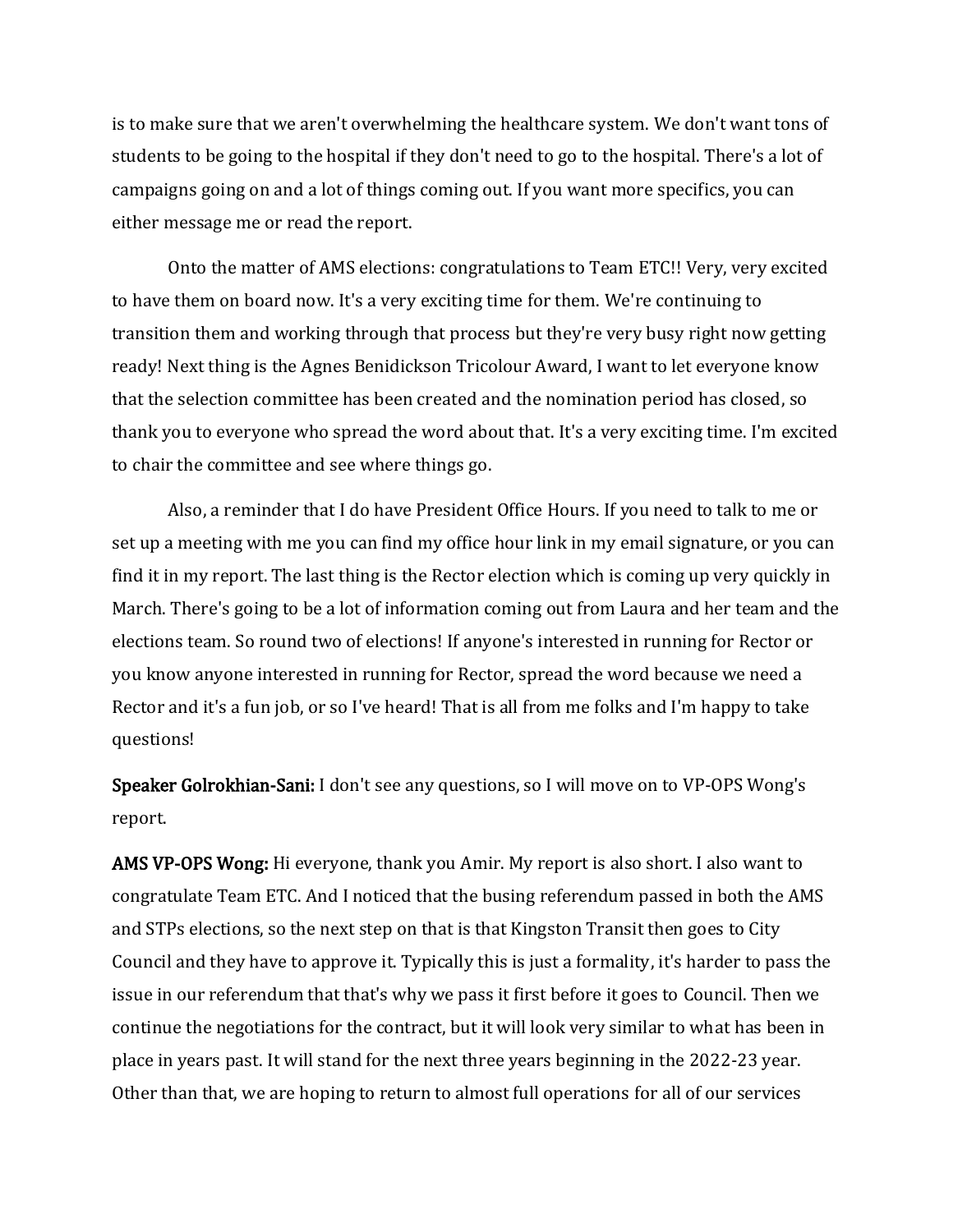once we return from the reading week. Those are all my updates. The service specific updates are all in the report, but I'm happy to take any questions now or feel free to email me as well at any time.

Speaker Golrokhian-Sani: Thank you, and moving onto the report from VP-UA Sieg.

VP-UA Sieg: Thank you! I'll try and keep this really fast as well. There are three key updates that I want to speak on. First off is everything related to orientation. I've been engaged with a few of you and gotten really valuable feedback, so thank you for that, it's been really helpful. We had a meeting with the Deans group today, which is where the decision-making will be happening around orientation dates. We've kind of presented our case, we had a petition go out which had around 1,000 signatures and lots of helpful testimonials, and we're kind of waiting to see what they do with that. We've also raised it with the Division of Student Affairs and with the Provost, so we're awaiting a decision on that. For the new mask mandate, we've had some questions about how that's working. I think a lot of the new logistics for that are still being worked out. Obviously, we're returning to in-person class and the mask mandate will be coming into effect, but the information that we received when we reached out to the university about is that there will be massive distributions occurring through each faculty. If you have any questions, I recommend getting in touch with your faculty for that. I also added the hyperlink in my report for more information if you need that.

And then finally, in my report, I added something about OUSA lobbying, and I'll discuss the priorities that we brought up when we were meeting with MPs. One of our requests concerning the interest rates on student loans was actually raised in Question Period by one of the MPs and OUSA got a shout out as being the ones who are advocating for it. It's very exciting to see some of the student advocacy across the country actually making its way to Parliament and hopefully being acted on soon, so I just thought I would provide that update as well. That's it for me. Happy to answer any questions

Speaker Golrokhian-Sani: I'll now move onto the Board of Directors report with Chairperson Bani Arora.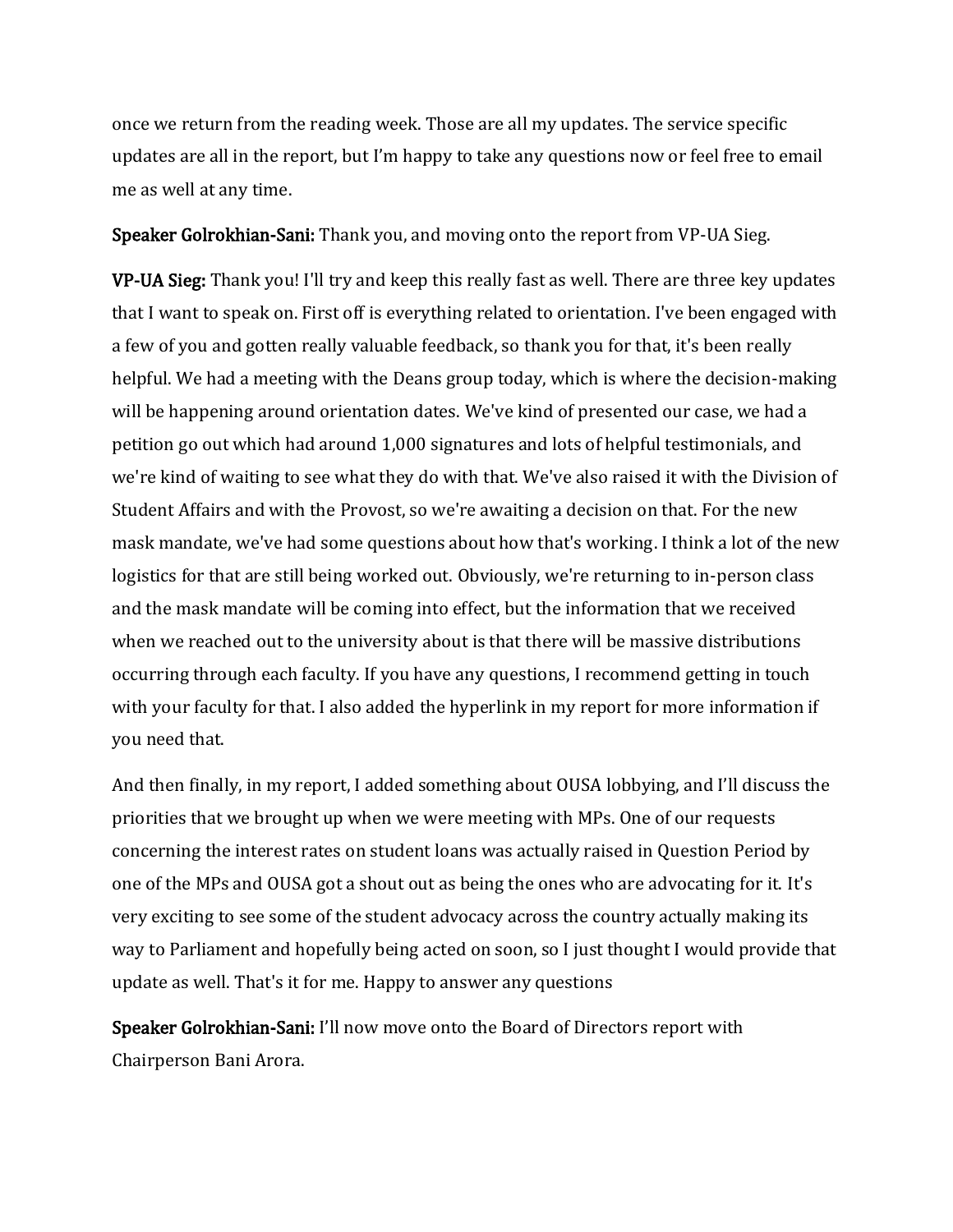# Board of Directors Report

Chairperson Arora: Hi everyone! I wanted to update you that the Student Director position application is out on AMS Apply, so if all of you could please reach out to your network and spread the world that we're looking for new directors at this time that would be greatly appreciated. That's all the updates for me and I'm looking forward to seeing you soon and you can always reach me by email.

#### Undergraduate Trustee Report

Speaker Golrokhian-Sani: Alright, Trustee Sharma is not with us tonight but she is reachable by email if you have questions for her. And I'll move onto our report from the Student Senate Caucus Chair.

#### Student Senate Caucus Report

Senator Nguyen: Thank you Amir. So, the Senate is meeting very soon, I believe it's in Week 7, for our February meeting. To be honest with everyone, it's very frustrating right now. We've been trying to get a lot of answers when it comes to academics and ensuring that folks are feeling good about the exam period because we don't want what happened l in the fall to repeat itself. We're trying to get clarity on academic accommodations and academic exceptions and all those things, and it's kind of like pulling teeth. We are getting a lot of run around without real answers. I believe anybody on Student Senate Caucus will agree with me there. However, with that being said, we are actually having some conversations with the Queen's Faculty Association (that's the professor group), and we're pretty aligned on a lot of the asks that we're making, such as trying to get some information about resources like central administrative support to be able to actually facilitate hybrid learning. We'll keep everyone updated. There hasn't been a Senate meeting in a while, but if anyone has anything they want me to mention in our upcoming meeting feel free to email me. The Caucus is happy to get some more input and bring that to the Senate.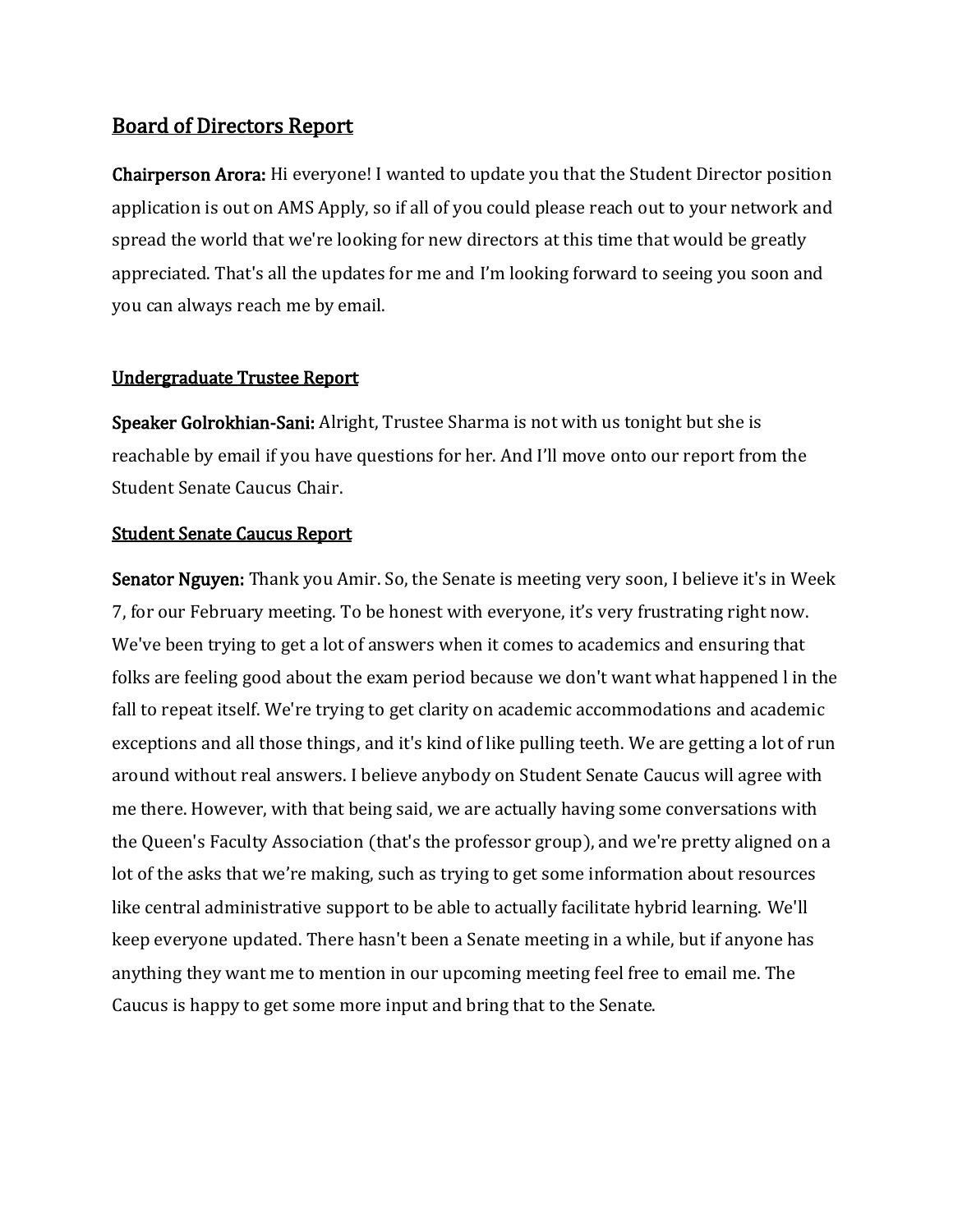### Statements by Students/Question Period

Speaker Golrokhian-Sani: Any questions? Well, thank you for all the executive reports. Now we can move on to the Statements by Students and question period. This is a chance for any member of the student body or Assembly to give updates of what they are up to, and there's a question period afterwards. I'm not seeing any hands, so we'll move onto New Business and motion three.

# New Business

# Motion #3 – Moved by SIC Commissioner Lijiam, Seconded by AMS VP-UA Seig

"That AMS Assembly approve changes to Procedures Policy as seen in appendix: RS Award Change"

Speaker Golrokhian-Sani: If someone would like to speak on that motion?

Commissioner Lijiam: I could speak on it. I don't really have much to say, it's a pretty simple change. We're just advocating that when assembling the selection committee and choosing Assembly members for the Robert Sutherland Award, we need to formalize the inclusion of a representative from the Human Rights and Equity Office and the Yellow House, and also that we ought to prioritize self-identifying BIPOC students because it's an award for BIPOC students. If there are any questions, please let me know.

Speaker Golrokhian-Sani: Alright, I don't see a question so all in favor?

FOR: Unanimous AGAINST: None ABSENTIONS: None

Motion carries.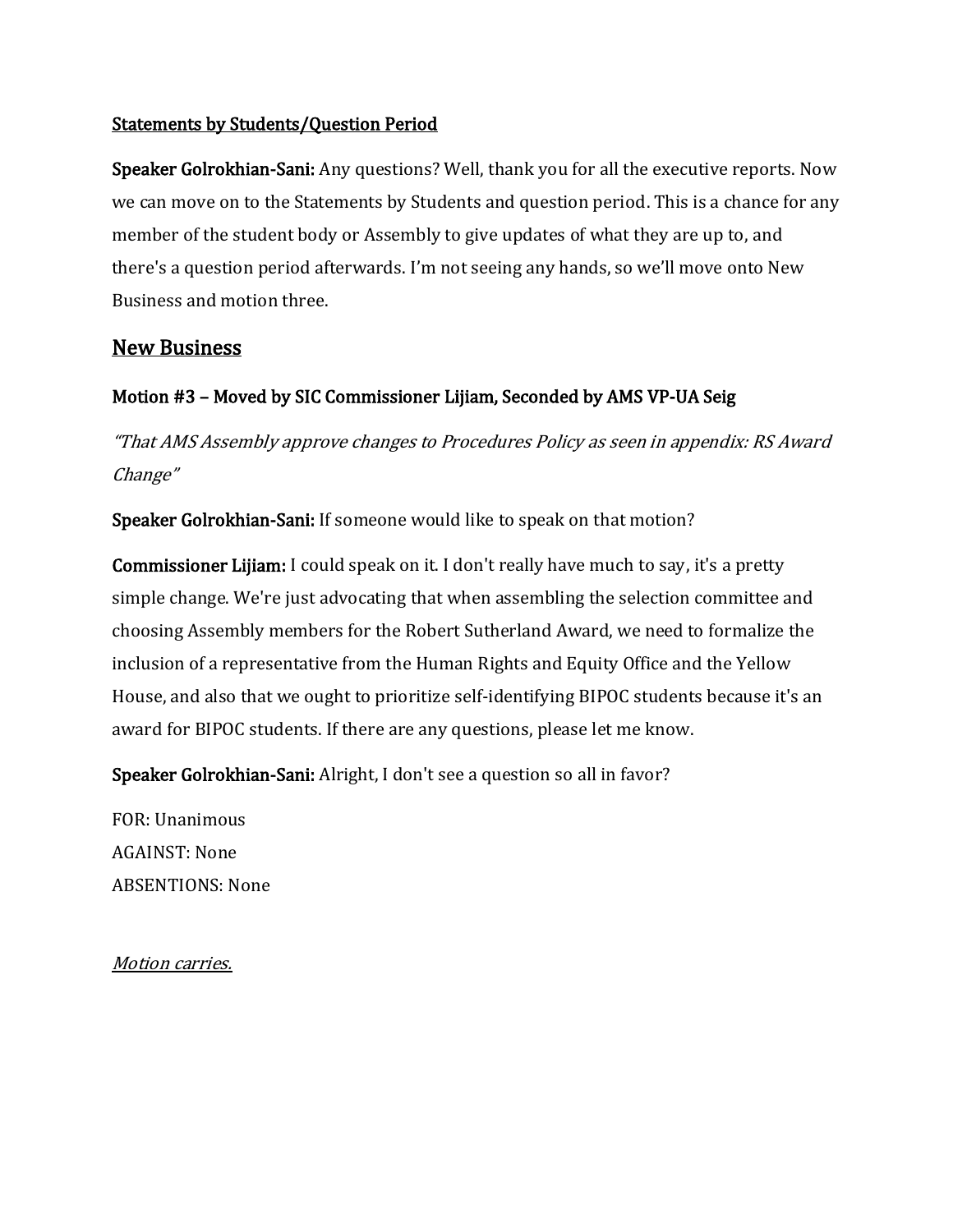### Motion #3 – Moved by Clubs Commissioner Seo, Seconded by AMS VP-UA Seig

"That AMS Assembly approve the following clubs to be ratified (clubs displayed on screen)"

Speaker Golrokhian-Sani: If someone would like to speak on that motion?

Commissioner Seo: I'll speak on it. This is the third and the last ratification that we will be doing as a part of the 2021-2022 academic year. As you can see, we have 18 clubs that are being ratified, some being re-ratified and some new. One thing that I would like to draw attention to is Exhibit Change because our lovely Speaker Amir is one of the founding executives of Exhibit Change and I had the pleasure of interviewing him. If there are any questions about any other clubs feel free to shoot me a message, but they will be getting integrated within the clubs' realm and now we are standing at 354 clubs at the end of this academic year. So yeah, happy to take any questions

Speaker Golrokhian-Sani: Alright, I don't see a question so all in favor? And I'll note that I have a conflict of interest here, so if there is a tie, I can't rule on it.

FOR: Unanimous AGAINST: None ABSENTIONS: None

#### Motion carries.

#### Discussion Period

Speaker Golrokhian-Sani: Discussion period is where members of Assembly and the executive can put forward issues and potential future motions for discussion, to get advice or opinions on a subject and also to introduce important relevant matters directed to Assembly. Today we'll start with VP Edwards.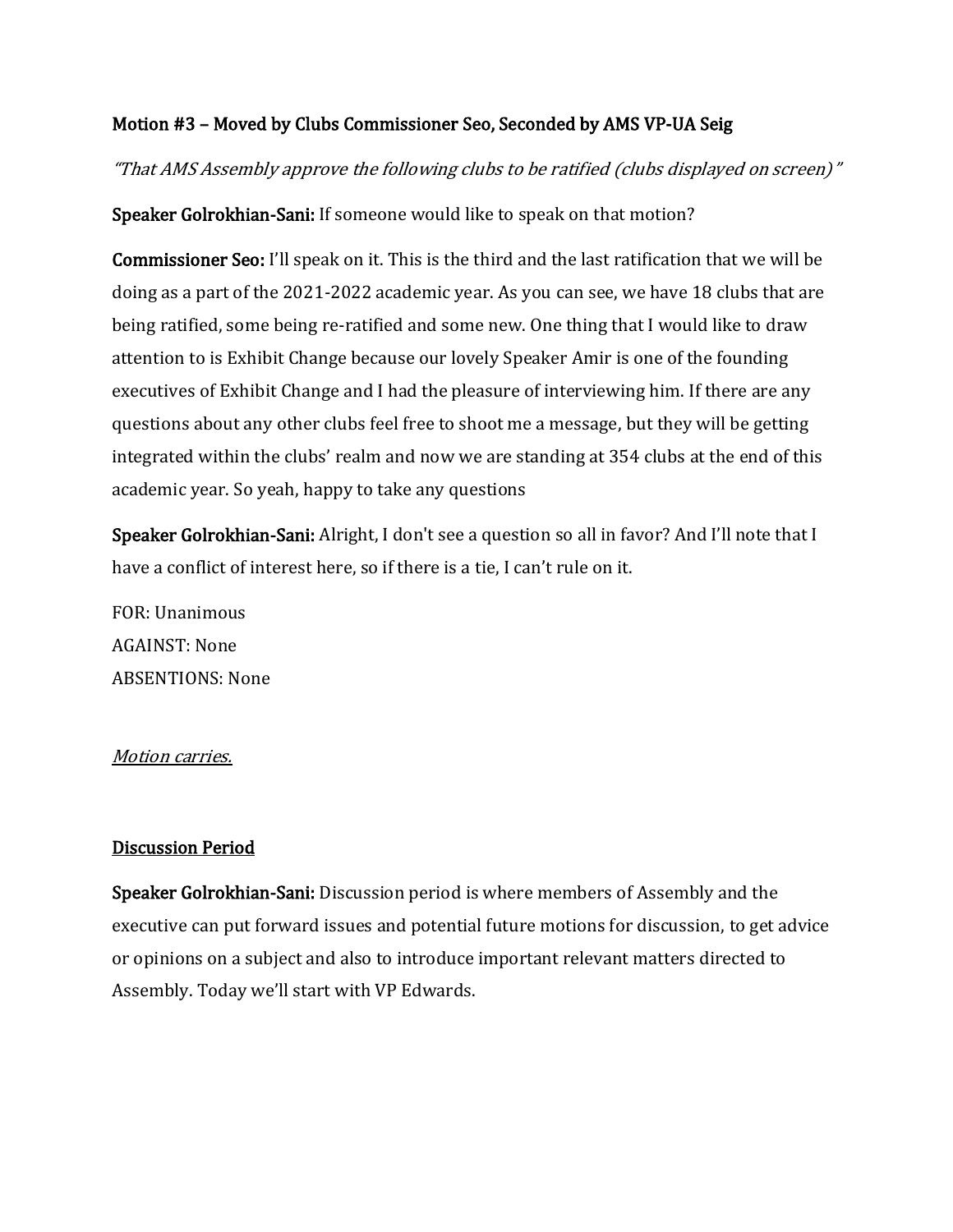ENGSOC VP Edwards: I just wanted to bring up something that came to my attention a short while ago in discussions with our faculty concerning the discussion of special dates. So when the session dates were approved, and when they were out for voting, at least for engineering students, the information that was provided to us was that the day of Truth and Reconciliation would be a holiday across the university, that it would not be included as a sessional date. Apparently that is no longer the case and that the faculty and the university is considering it as a half day. That was news to me and I just wanted to know if anyone else had heard about that. Also I'm hoping to work together on some advocacy to the university because the reasoning they provided was that there would be an educational piece. However, I'm sure we all know from dealing with our faculties that it very much depends on the professor when it comes to delivery and when it comes to having those conversations. And when I spoke to the faculty their answer seemed to be that they don't want to have the training. Is this news to anyone? Does anyone have advice or suggestions on how we find valuable learning resources?

AMS President Kasim: Thanks Kaija. Actually I did not know that it's going to be a half day. I thought it was going to be a full day as well, so that is good to know. I haven't been involved in any conversations where the day was brought up so that is very, very good to know. I would imagine that one of the reasons they probably came to this decision is that in an academic year you have to have a certain amount of days. However, I don't think that's enough reason for us not to have a meaningful observance of this day. If there's an educational piece, I think it needs more care as well.

President Bissell: This is interesting to me because the Truth and Reconciliation Day was factored into the Fall Term and that decision also impacted decisions about Orientation Week. Some days were freed up to be used for classes, so they should either revert back to T&R Day being no classes or actually put in the resources for it to be educational. Thank you.

VP-UA Seig: Yeah, I just want to reiterate that again when determining sessional dates we also have to factor in Orientation and Labour Day and the pre-exam period and things like that, so I think that if we were to advocate for this, it would either eat into that pre-exam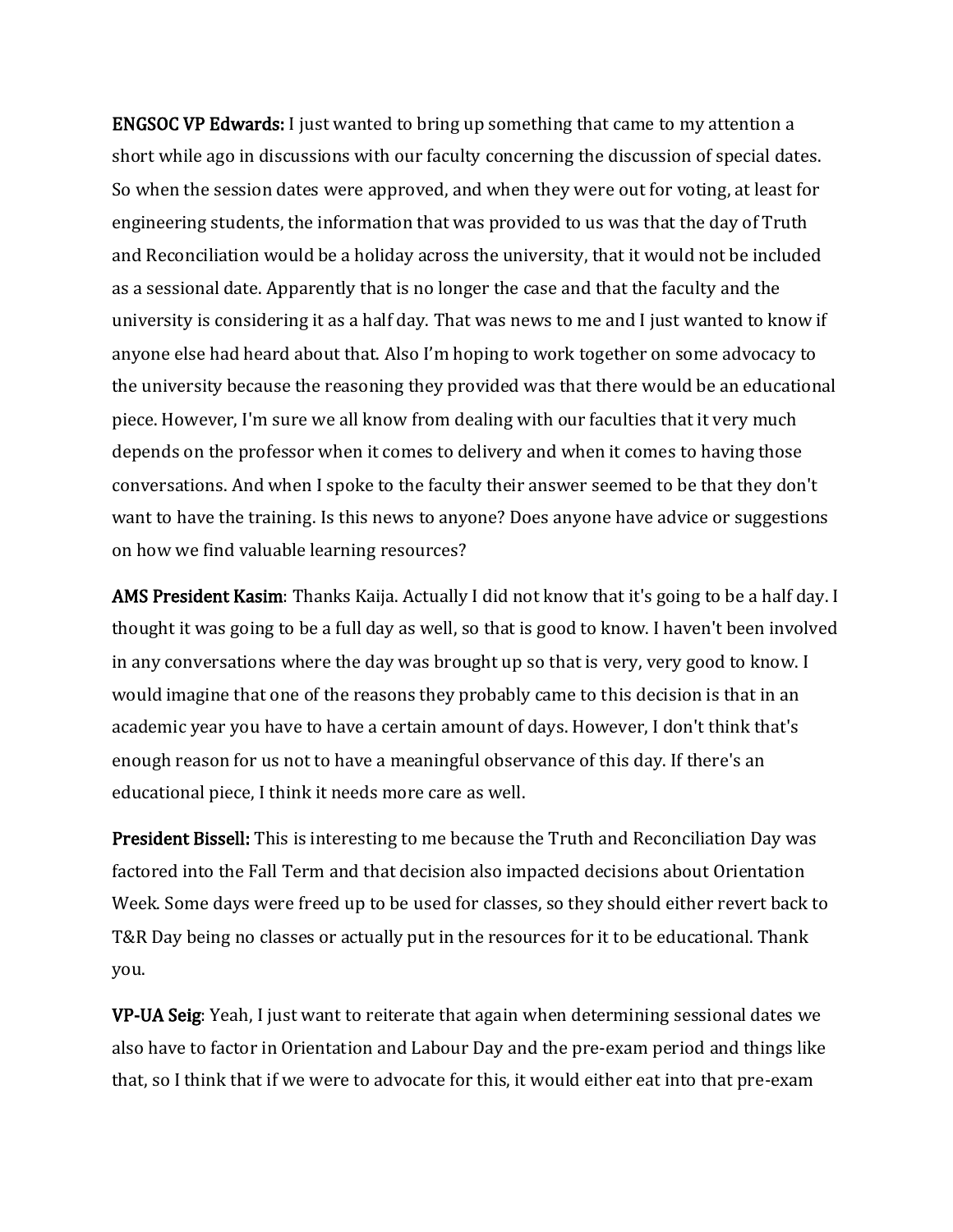period or into the orientation period. We could double check that for sure. And I just wanted to clarify, was that the sessional dates specific to the engineering society or was it all faculties?

ENGSOC VP Edwards: That was not made clear. My understanding from the discussion with the Dean was that it was going to be across the university, although he didn't say it explicitly, so I could be mistaken. Where most of my confusion arises is the fact that when orientation dates and other sessional dates went out and were approved, the sole messaging that we received was that it would be a full day, so I'm concerned that they haven't put enough thought or resources into doing something with this day. I'm not sure that it's the entire university but I imagine it is, because the Dean seemed very adamant that it wasn't a decision he made, it was a decision that was made above his head.

ENGSOC President Bissel: I was on the faculty board during these discussions and we were told that Truth and Reconciliation Day was not a sessional date, that there would be no classes on that day. I remember some of the conversations we were having concerning the sessional dates. I remember even in consultations that our Associate Dean of Teaching and Learning had with us that was something that they had mentioned that again, when we're discussing the reading break, after implementing T&R Day, reading week would have to be reconsidered as well. So I do also worry that if that was the case, then often a lot of the outreach and feedback that they did get on the proposed sessional dates wasn't necessarily completely accurate because students may have been misinformed in terms of the way they were going to approach it. So yeah, that is something that I'm happy to reach out to Arts and Science and get some information on as well, to see what approaches have been taken in making sure that again, the significance of T&R Day is being considered.

AMS President Kasim: I'll set this as an action item for myself and I'll report on it next Assembly, but I'm happy to reach out to my counterparts at the other universities in Ontario because I would like to have a better idea of what their institutions are doing. Because if Queen's is an odd person out, then it'll be good for us to know this and we can maybe reassess as a group and figure out where we go from there. I can report on that next Assembly.